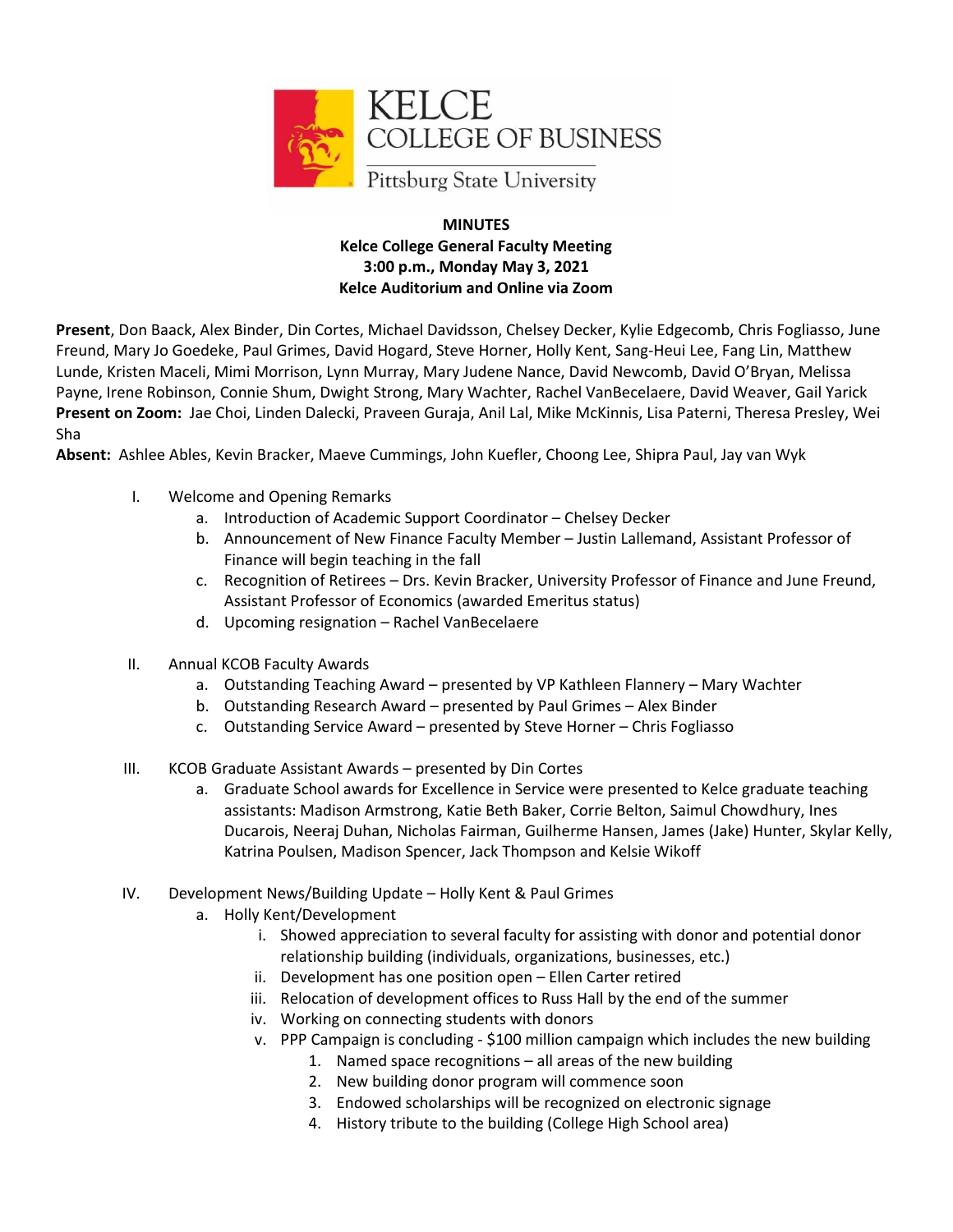- b. Dr. Grimes
	- i. Reviewed current details of spaces for new building
	- ii. Construction documents under review by KBOR
	- iii. Bids should be going out within the month
	- iv. If bids are within budget and acceptable:
		- 1. President is considering breaking ground by fall
		- 2. All offices and classrooms will need to be vacated by late summer
		- 3. Final spaces for Kelce offices/classrooms have not yet been determined
			- Nursing building project complicates our move
			- Scheduling issues for classes complicated by covid capacities
			- Provost scheduling tour and meeting of all involved parties to review options
			- Faculty questions/discussion about office/classroom move:
				- i. May need to take some furniture for temporary spaces
					- ii. Faculty will be allowed to sign out computers/printers to take home for home offices
				- iii. ITS will not need to move out
				- iv. If the move doesn't occur at the beginning of the fall semester, it will happen before the spring semester
				- v. Funding will be in place by the fall semester private funding and R&R state funds; however, fundraising is continuing
- V. Interim Report Societal Impact Task Force Alex Binder
	- a. Reviewed task force charge. The committee has:
		- i. Developed survey for faculty to complete and the committee has received 18 complete responses and some incomplete responses. Faculty are asked to complete ASAP
		- ii. Will be determining if surveys are in-line with college and university mission statements
		- iii. Will report results to faculty at the fall meeting.
- VI. College Business Paul Grimes
	- a. Strategic Planning proposal to extend one additional year (expires at the end of FY 2022)
		- i. Reasons to extend; already supported by KLT and KBOA through 2023
			- 1. University plan is also set to expire in FY22 and will be extended (unknown timeline). Provides an opportunity to keep next college plan in-sync with the university plan.
			- 2. Extension would allow current plan to include AACSB year of record where accomplishments can be highlighted, and the college would start the new accreditation cycle with a fresh blank slate.
			- 3. The only major downside to extending is that it will delay work on a new strategic plan for the college's long-run future. This planning would potentially be hindered if we are out of the building.
		- ii. Faculty approval sought to extend current plan through the end of FY23 and to start new strategic planning process in-sync with university's next planning phase.
			- 1. Don Baack motioned to approve extending the current college strategic plan for an additional year; Chris Fogliasso seconded the motion; discussion ensued; faculty vote to approve extending the current strategic plan through FY 23.
	- b. Student Honor Pledge one of the unfinished items in the Strategic Plan is item 1.5.2
		- i. Background and work by Kelce Student Leadership Council charged with developing an Honor Pledge that could be posted in classrooms and be included on syllabi. The students began discussions in the fall semester and finalized the wording in the spring.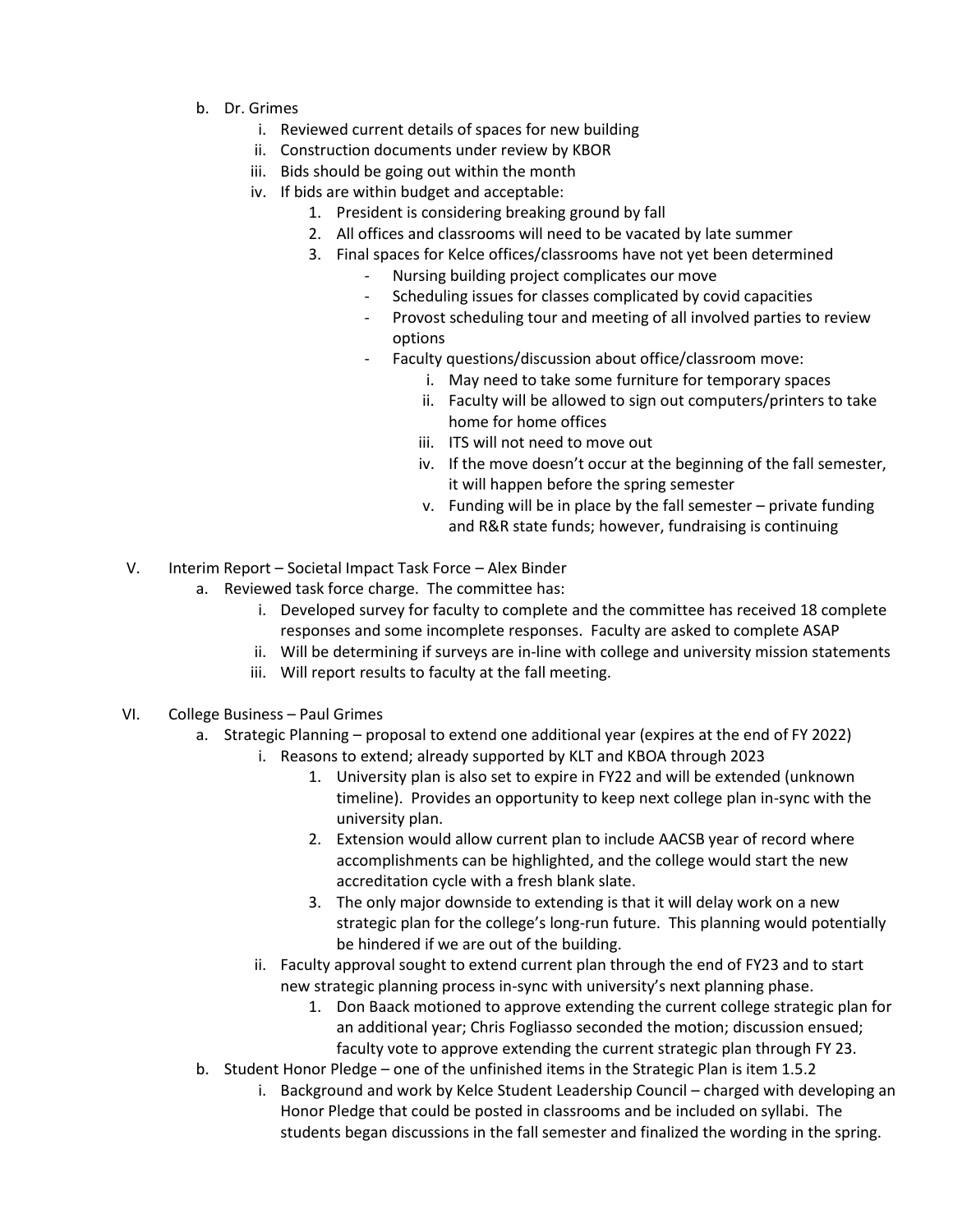#### ii. Proposed Statement:

*I affirm to uphold the values of honesty and integrity in all my actions as a student in the Kelce College of Business. I will neither give nor receive any unauthorized aid in the completion of my work as this undermines our community of trust, of which we are all stewards.*

 *KCOB Student Oath*

KLT endorsed the student's work and KBOA voted to support the pledge as proposed by the Student Leadership Council.

Don Baack made a motion to support the proposed student pledge as worded, Mary Wachter seconded the motion. In discussion faculty suggested that the word pledge be replaced with the word oath. Don Baack restated his motion to support the student pledge but to replace the word "Pledge" with the word "Oath", Mary Wachter seconded. Faculty voted to support the pledge with the one change discussed.

- c. Proposal for Generalist Undergraduate Degree previously discussed as either a General Business Administration or Applied Business Administration degree
	- i. Basic idea is to provide cross-functional learning/training opportunities for undergraduates, and particularly for those
		- 1. Who will work in small businesses and wear multiple hats
		- 2. Who are entrepreneurs looking to start their own business
		- 3. Who have specific career goals requiring multiple skill sets
		- 4. Who are undecided on career path and desire flexibility
		- 5. Who want to teach business at the high school level
	- ii. After faculty voted to move forward with the idea, KLT conducted a retreat to brainstorm and develop a working framework.
	- 1. Results were presented in the handout distributed prior to this meeting iii. Highlights of framework for new degree
		- 1. Name for major: Business Studies students would earn a BBA in Business Studies
		- 2. The structure of the degree would follow the same structure for all BBA degrees
			- Pitt State pathways general education requirements
			- Kelce Core + Additional Common Requirements
			- Major Course Requirements
			- Electives
		- 3. The major would consist of completing requirement for two or more existing minors or certificates (minimum of 21 credit hours)
		- 4. Current minors available: Accounting, Business Economics, Computing, Fraud Examination, Internal Auditing, Marketing, International Business. For completeness Management and Finance minors will be legislated.
		- 5. Current certificates available: Internal Auditing, Professional Sales & Sales Management, Kansas Insurance Certificate.
		- 6. Additional opportunities exist to expand through creative combinations of courses already on the books
	- iv. KLT proposes to develop idea into a formal new degree proposal for presentation and review at next fall's opening faculty meeting. If approved, it would be submitted through Kelce Curriculum Committee into the legislative process.
		- 1. Don Baack made a motion to continue development of the proposed Business Studies major; Chris Fogliasso seconded; discussion points included that some open electives can be taken from across campus, discussed whether students would technically have minors as well – not sure at this point how courses will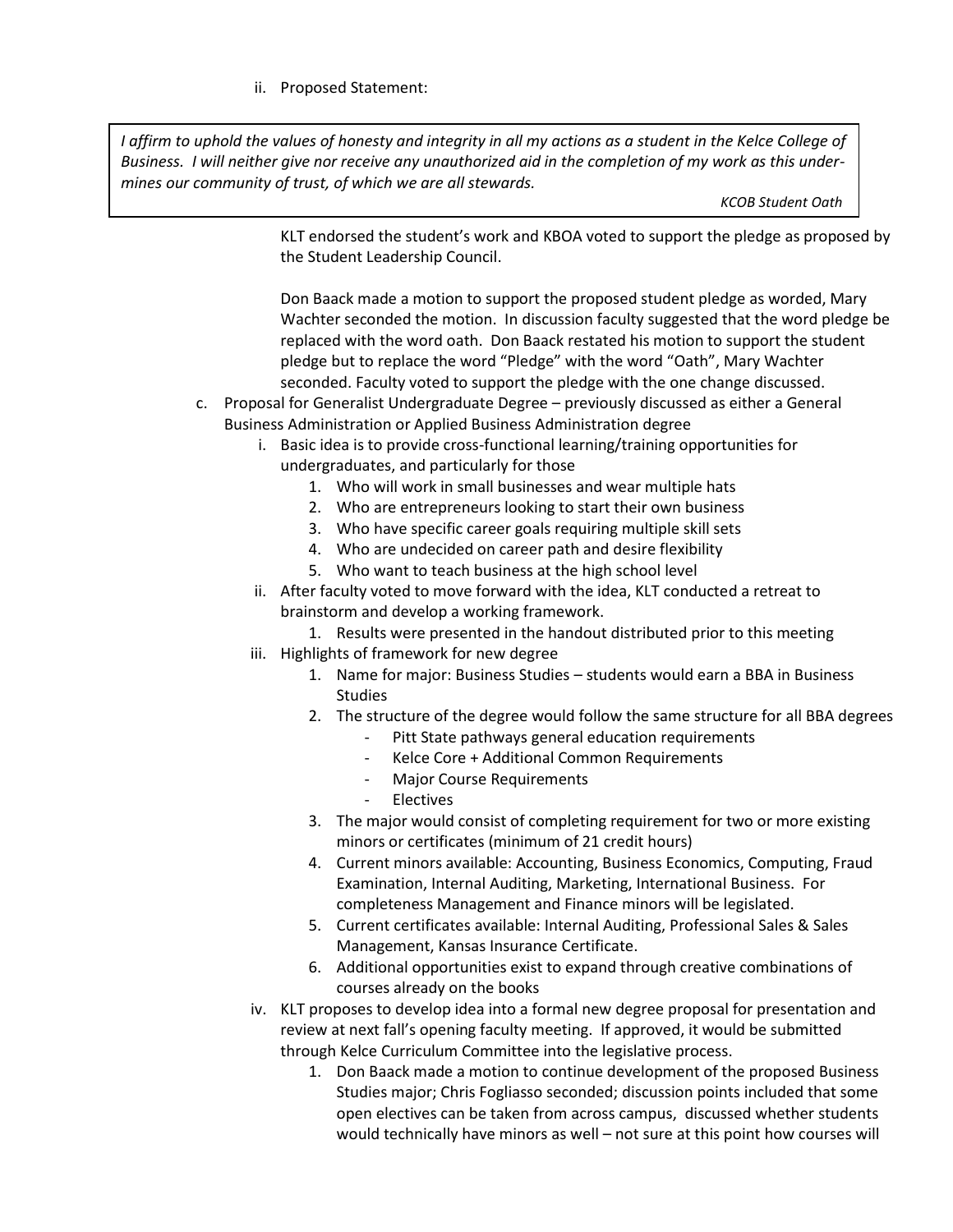be transcripted; it gives opportunities to potentially add a new major for the college; double-majoring within the college with this degree; very good for recruiting and retention. After discussion, the question was called. Faculty unanimously voted to support continuing to develop the proposed Business Studies BBA degree.

- VII. General College Announcements Paul Grimes
	- a. Associate Dean of the Kelce Undergraduate School of Business and Faculty Chair Steve Horner
		- i. Will serve as faculty chair for one additional year and then will return to classroom he appreciates the opportunity to having been able to serve in this position
	- b. AACSB Official CIR request is due this summer for visit in 2023-2024 may need info from faculty to complete report
	- c. Digital Measures Update information in Activity Insight (Research/Service/Teaching)
	- d. Research copies of publications to Mimi in Dean's Office
- VIII. New or Old Business last call for red/black POLO shirts with Kelce logo
- IX. Adjournment 4:30 pm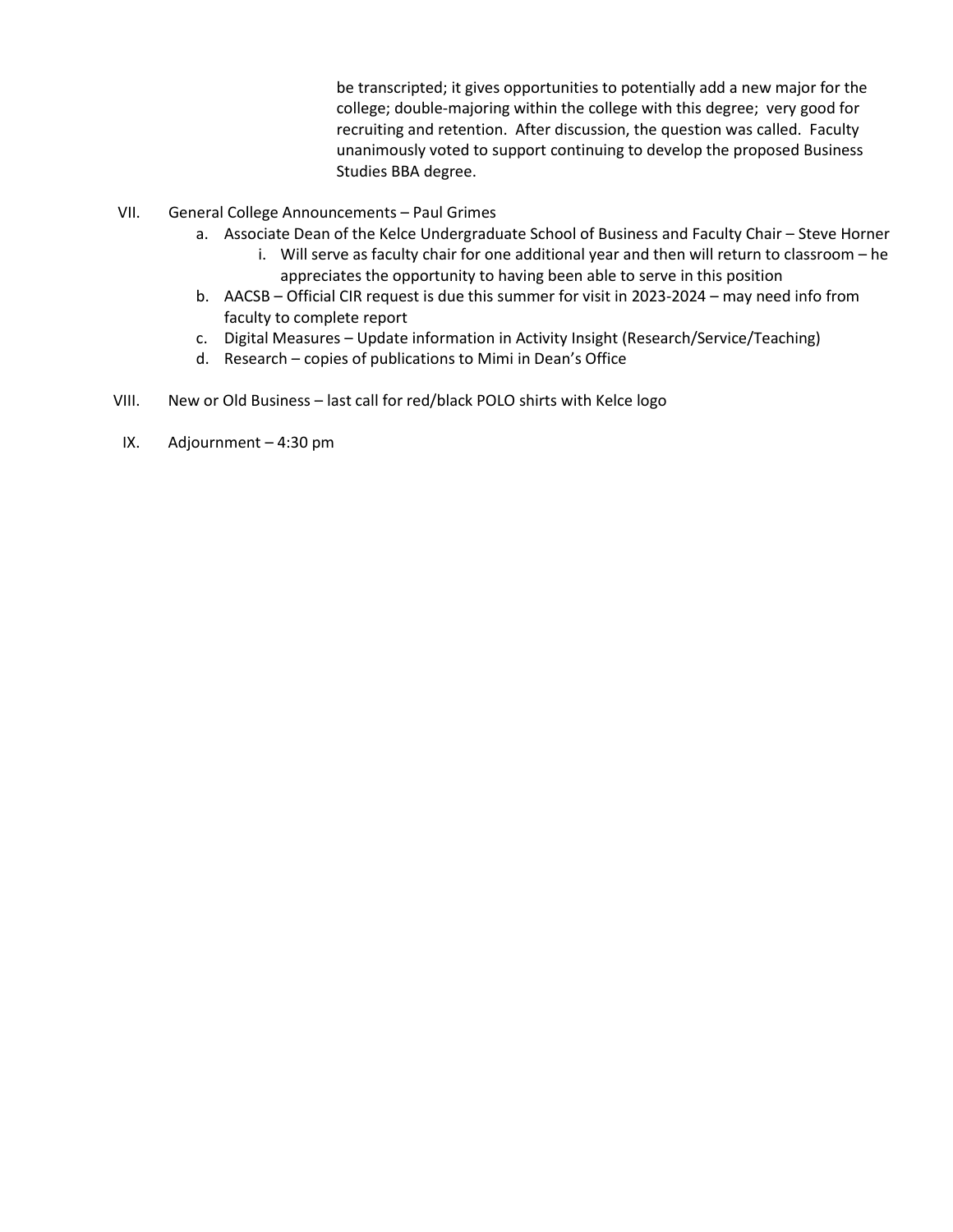

# **Annotated Strategic Plan Progress on Action Items through 04/12/21**

# **Goal 1: Professionalism**

The Kelce College of Business will promote a professional and collegial business culture built upon a strong ethical foundation.

### Objectives:

1.1 Undertake and complete the renovation and expansion of Kelce Hall to accommodate the needs of students, faculty, staff, and external constituents.

#### Action Items:

| 1. Conduct assessment of physical facility needs,<br>including benchmarking, to determine what<br>instructional, collaboration, academic support,<br>public outreach, and gathering spaces are required<br>to meet college goals.                                                             | Completed. As part of architectural<br>planning, a Building Committee<br>was established to work with the<br>contracted architects. Preliminary<br>work done between 2016 and<br>2018. Finalization of construction<br>documents for bids, Spring 2021. |
|-----------------------------------------------------------------------------------------------------------------------------------------------------------------------------------------------------------------------------------------------------------------------------------------------|---------------------------------------------------------------------------------------------------------------------------------------------------------------------------------------------------------------------------------------------------------|
| 2. Engage alumni, employers, and all external<br>stakeholders to secure the financial resources<br>necessary to complete all phases of renovation and<br>expansion of Kelce Hall - including architectural<br>assessment and feasibility studies, construction,<br>and equipping initiatives. | Ongoing. Project included as a<br>major component of current capital<br>campaign. \$12+M identified to-<br>date of the \$18.5M to \$21M<br>required. Goal is to bid the project<br>in 2021.                                                             |

# 1.2 Deploy strategies to attract and retain highly-qualified faculty.

| 1. Conduct faculty searches following professional                                         | Completed and ongoing. Searches |
|--------------------------------------------------------------------------------------------|---------------------------------|
| standards established in the respective disciplines -   for tenure-earning faculty are now |                                 |
| including advertising, screening, and interviewing.                                        | national in scope.              |
|                                                                                            |                                 |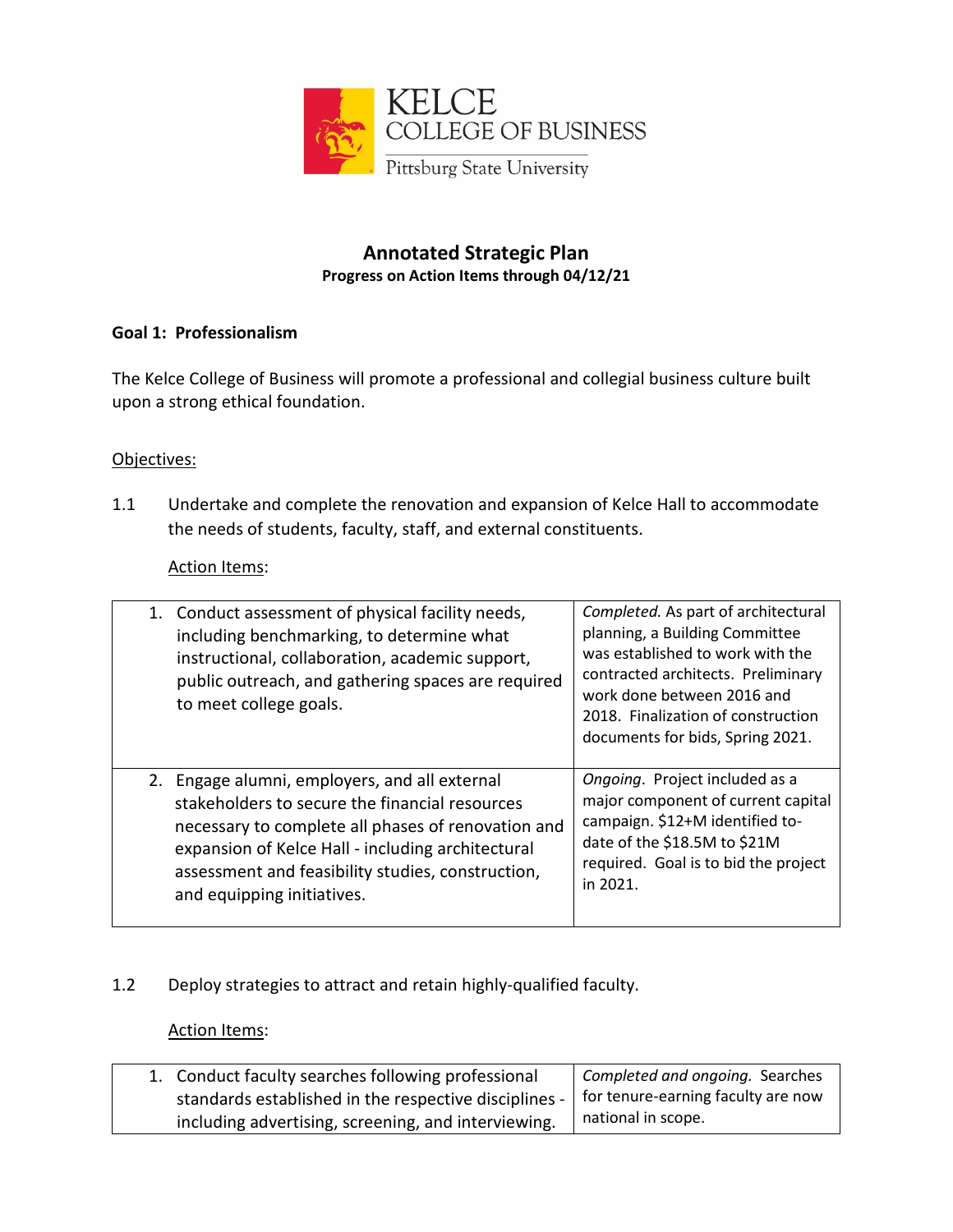| 2. Offer competitive salaries and compensation<br>packages comparable with our established peer<br>institutions.              | Ongoing. Current budget situation<br>limits opportunities to secure<br>market-level funding for all<br>positions.                    |
|-------------------------------------------------------------------------------------------------------------------------------|--------------------------------------------------------------------------------------------------------------------------------------|
| 3. Effectively utilize existing Faculty Fellow<br>endowments to reward and support highly<br>productive faculty members.      | Completed. Esch Faculty Fellow<br>now used to supplement KUSB<br>Associate Dean's salary. Additional<br>endowments needed to expand. |
| 4. Increase the number of endowments targeted for<br>faculty support, including fellowships, professor-<br>ships, and chairs. | In progress. Faculty endowments<br>included in capital campaign. No<br>significant contributions to-date.                            |

1.3 Create and implement incentives to reward and elevate excellence in teaching, scholarship, service and outreach.

# Action Items:

| 1. Develop and implement new departmental<br>promotion and tenure guidelines that define and<br>promote academic excellence and quality at all<br>ranks.                              | Completed. New college-wide<br>promotion and tenure policy<br>document approved by faculty<br>in May 2019.                           |
|---------------------------------------------------------------------------------------------------------------------------------------------------------------------------------------|--------------------------------------------------------------------------------------------------------------------------------------|
| 2. Establish targets for the attainment of high quality<br>scholastic activity that enhance the recognition and<br>reputation of the college.                                         | Planning stage. See Action Item<br>2.5.1.                                                                                            |
| 3. Evolve the Youngman Summer Research Grant<br>program into a Youngman Scholars program that<br>rewards maintenance of academic qualifications<br>and annual scholarly productivity. | Completed. Policy rewritten to<br>reward faculty for maintaining<br>their AACSB targeted qualif-<br>ication based on their position. |

1.4 Support professional development and training opportunities for faculty, University Support Staff, Graduate Assistants, and student workers.

| 1. Provide funds from college and departmental<br>endowment earnings to support professional<br>development activities for all college personnel. | Completed. Kelce Endowment<br>used by the dean to annually<br>support faculty travel. Made<br>available to staff when needed. |
|---------------------------------------------------------------------------------------------------------------------------------------------------|-------------------------------------------------------------------------------------------------------------------------------|
|                                                                                                                                                   |                                                                                                                               |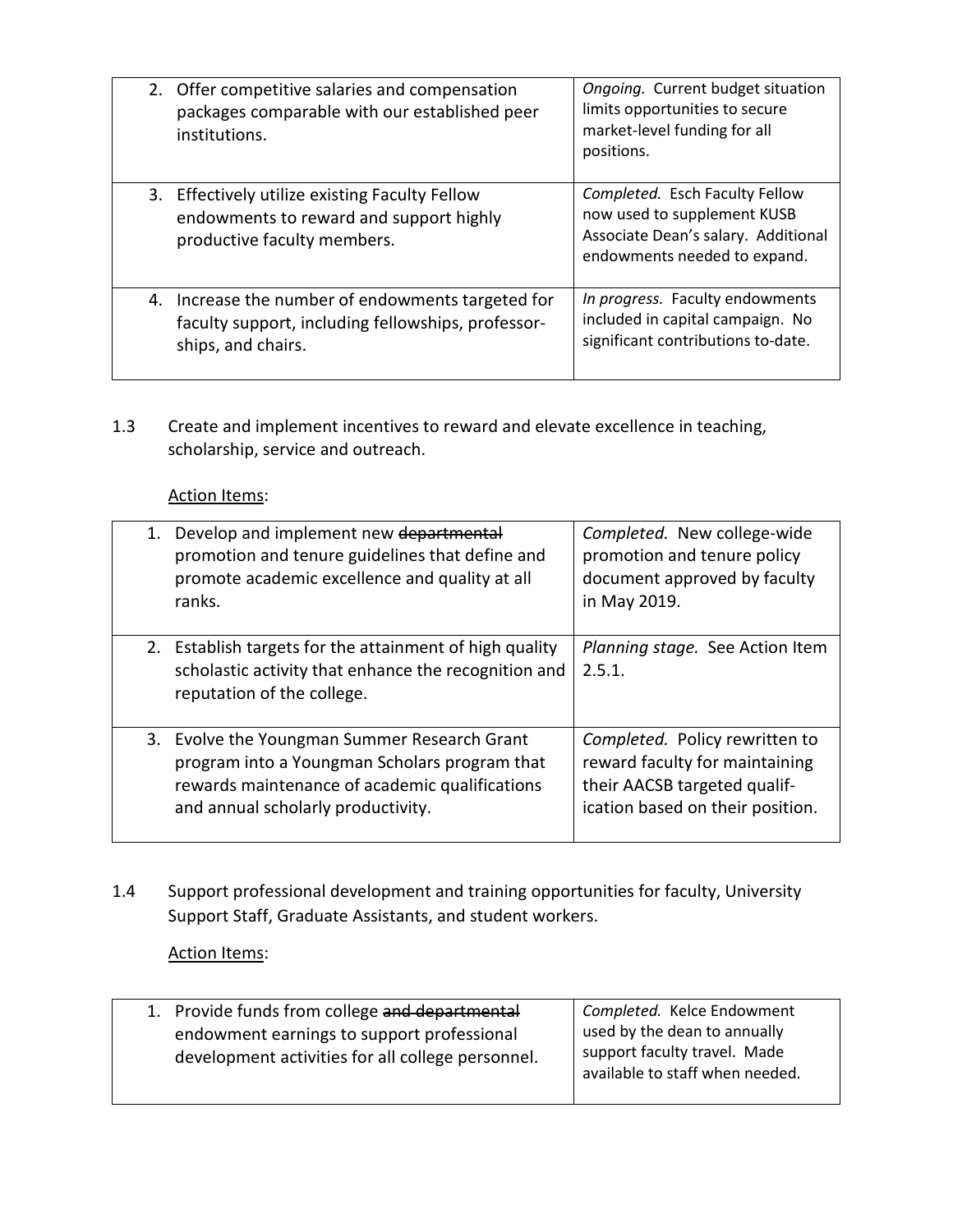| 2. Explore collaborative opportunities with other<br>campus units and regional peer institutions to<br>produce development and research seminars. | In Progress. Initial discussions with<br>MSSU School of Business dean to<br>develop a joint research seminar<br>program.               |
|---------------------------------------------------------------------------------------------------------------------------------------------------|----------------------------------------------------------------------------------------------------------------------------------------|
| 3. Develop and promote an active college-wide<br>professional development series of workshops and<br>research colloquiums.                        | Ongoing. Professional Develop-<br>ment Committee offers workshops<br>six times per year. Research<br>colloquiums started in 2019-2020. |
| 4. Increase the number of faculty members holding<br>nationally recognized professional certifications in<br>their respective disciplines.        | Ongoing. Recent policy approved<br>to financially support professional<br>licenses and certifications in<br>applied disciplines.       |

1.5 Develop a culture to ensure that faculty members adhere to the University's mission, core values, policies, and contract obligations.

### Action Items:

|    | 1. Review and revise as necessary the Kelce College<br>Code of Ethics.                                                         | Completed. Faculty task force<br>reviewed and updated Code in<br>2017-2018.                                 |
|----|--------------------------------------------------------------------------------------------------------------------------------|-------------------------------------------------------------------------------------------------------------|
| 2. | Empanel a faculty and student task force to<br>develop and implement a Kelce Student Academic<br>Honesty and Integrity Policy. | In Progress. Student Leadership<br>Council given charge in Spring<br>2021. Proposal under<br>consideration. |

#### **Goal 2: Relevance**

The Kelce College of Business will ensure its academic programs, faculty engagement activities, and outreach initiatives satisfy the current and foreseeable needs of its constituents.

#### Objectives:

2.1 Align all undergraduate and graduate programs with workforce expectations and regional employment trends.

| 1. Implement a survey strategy of stakeholders (e.g.,<br>alumni, employers, and potential employers) to<br>determine the relevance of our curriculum for<br>workplace success. | Ongoing. Surveys regularly<br>conducted on a rotating basis.<br>Updated as needed. Recently<br>migrated from paper-based to an<br>electronic format using Qualtrics<br>software system. |
|--------------------------------------------------------------------------------------------------------------------------------------------------------------------------------|-----------------------------------------------------------------------------------------------------------------------------------------------------------------------------------------|
|--------------------------------------------------------------------------------------------------------------------------------------------------------------------------------|-----------------------------------------------------------------------------------------------------------------------------------------------------------------------------------------|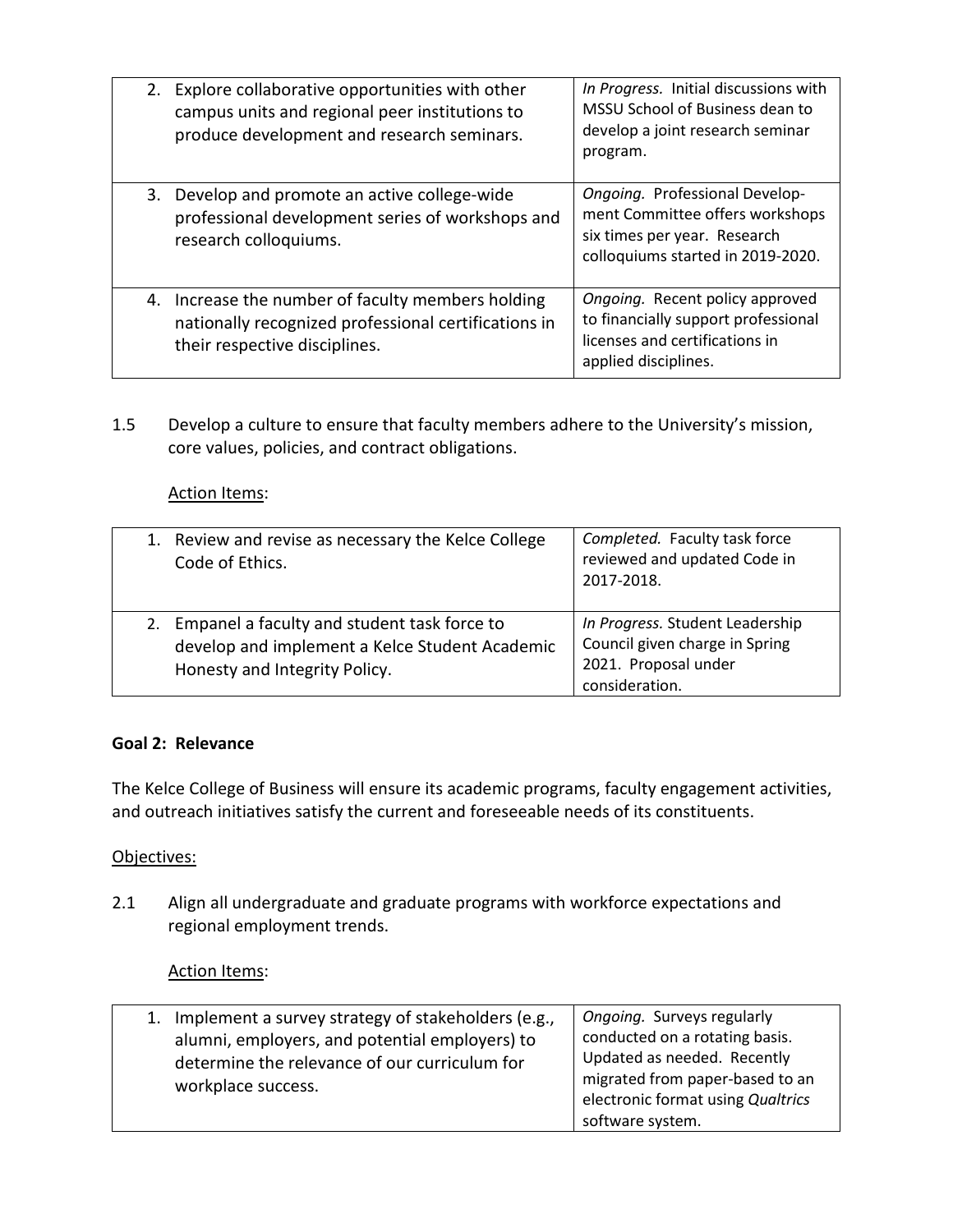|    | 2. Systematically analyze regional employment data<br>and conduct benchmarking of curricular offerings<br>with peer schools.                                                           | Ongoing. Benchmarking of peer<br>and aspirant school's curriculums<br>used to inform recent curriculum<br>revisions.                                                                                                                     |
|----|----------------------------------------------------------------------------------------------------------------------------------------------------------------------------------------|------------------------------------------------------------------------------------------------------------------------------------------------------------------------------------------------------------------------------------------|
| 3. | Develop a Young Alumni Advisory Board to provide<br>feedback on curricular offerings, insight into<br>current labor market trends, and mentoring<br>opportunities to current students. | In progress. Several meetings held<br>with young alumni groups -<br>interest shown but no traction to<br>date. Working with KBOA to move<br>forward.                                                                                     |
|    | 4. Address through curricular change the<br>documented need to improve student skills in<br>business communications, both written and oral.                                            | Completed. New course "Business<br>Professionalism" developed and<br>approved. First offering Fall 2018.<br>Required for all BBA degrees<br>starting in 2020.                                                                            |
| 5. | Develop a broad-based and flexible<br>interdisciplinary undergraduate degree program<br>for students with small business and<br>entrepreneurial career aspirations.                    | In Progress. Faculty approved<br>development of an "generalist"<br>BBA degree. Work underway<br>during Spring 2021.                                                                                                                      |
| 6. | Review and update the curriculum of each existing<br>degree program based on results from surveys,<br>market analyses, and benchmarking of our peer<br>schools.                        | Ongoing. Revisions to admission<br>standards, Kelce Core and individ-<br>ual majors legislated and approved.<br>Most degree changes in place by<br>2018. New certificates added;<br>Insurance in 2018 and Professional<br>Sales in 2020. |

# 2.2 Provide support for the attainment of excellence in the classroom.

| 1. Pursue and establish a college-level differential<br>tuition model that provides the resource base to<br>consistently deliver academic programs of<br>excellence. | Planning stage. In discussions to<br>prepare proposal for college-level<br>student fee or differential tuition -<br>timing issues due to COVID.                                                                  |
|----------------------------------------------------------------------------------------------------------------------------------------------------------------------|------------------------------------------------------------------------------------------------------------------------------------------------------------------------------------------------------------------|
| 2. Establish target levels of instructional staffing by<br>faculty qualification categories as prescribed by the<br>2013 AACSB Standards.                            | In progress. Targets for SA, PA, SP,<br>IP and Other qualification<br>categories approved by faculty vote<br>in 2016. Modifications needed<br>based on CIR results in 2018 and<br>new standards adopted in 2020. |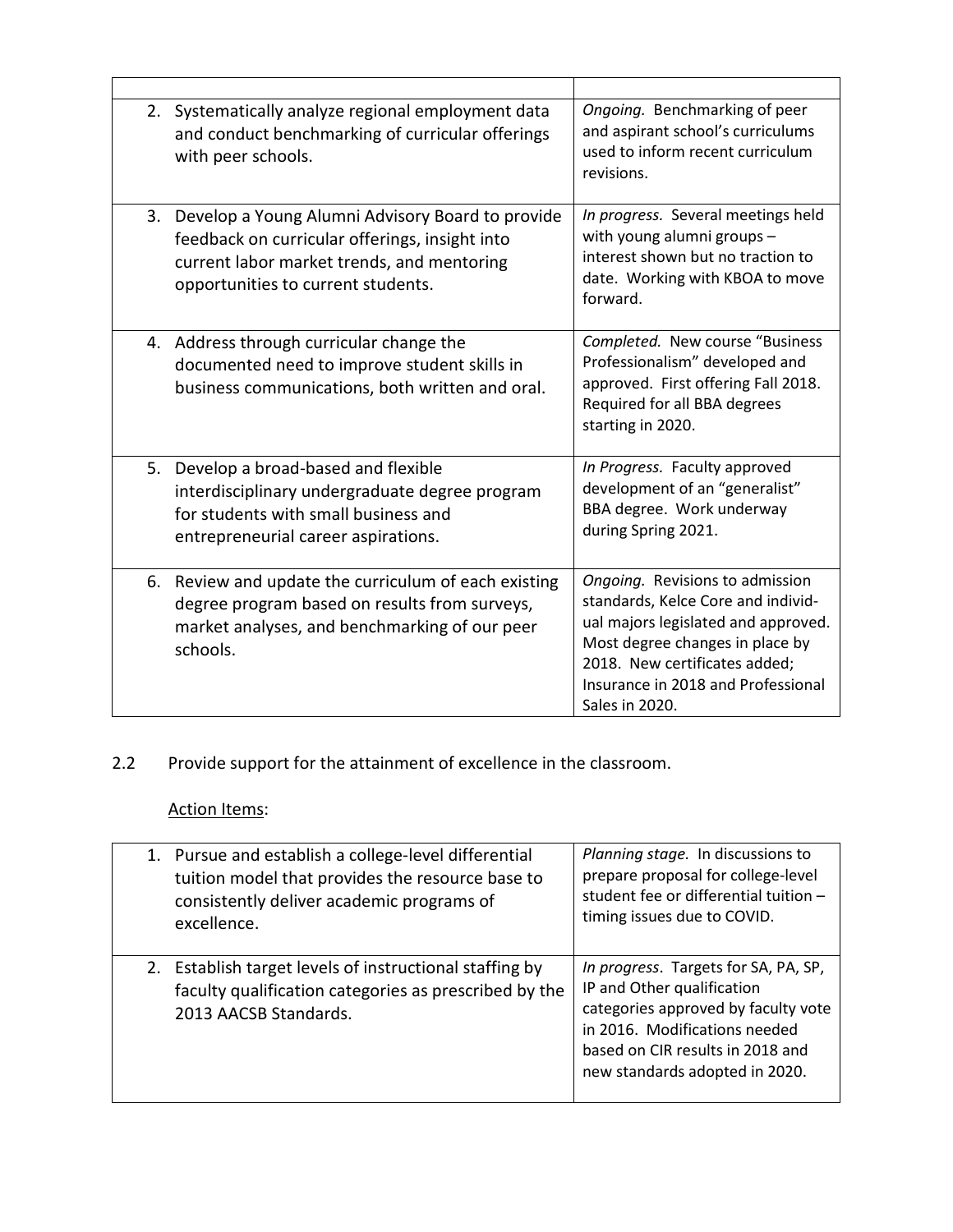| 3. Enhance monetary support for faculty attending<br>pedagogical conferences to achieve teaching<br>excellence.   | Ongoing. Targeted faculty sent to<br>teaching conferences and<br>financially supported by dean's<br>office.                                                                                         |
|-------------------------------------------------------------------------------------------------------------------|-----------------------------------------------------------------------------------------------------------------------------------------------------------------------------------------------------|
| 4. Increase faculty participation in seminars provided<br>by the Center for Teaching, Learning and<br>Technology. | Ongoing. Invitations and remind-<br>ers routinely distributed for CTLT<br>events. Encourage participation in<br>e-Learning Academy. 100% faculty<br>participation in COVID transition<br>workshops. |

2.3 Expand the college's outreach activities through the development of centers and institutes that support our mission.

|    | 1. Expand working relationships with the university's<br>Center for Innovation and Business Development<br>and the Small Business Development Center.                                                                        | Ongoing. Several sections of<br><b>Business Strategy provided</b><br>consulting services for SBDC<br>clients. College began hosting<br>SBDC Marketing Office in 2019. |
|----|------------------------------------------------------------------------------------------------------------------------------------------------------------------------------------------------------------------------------|-----------------------------------------------------------------------------------------------------------------------------------------------------------------------|
|    | 2. Evolve current economic development activities<br>(e.g., The Pittsburg Micropolitan Area Economic<br>Report and the Economic Outlook Conference) into<br>a formal Economic Development and Business<br>Engagement Center. | Completed. KBOR approved the<br>establishment of the Business<br>and Economic Research Center<br>(BERC) in 2018. Director and<br>office in place.                     |
| 3. | Develop a Center for Internal Auditing, Fraud<br>Examination and Computer Security to provide<br>outreach and engagement services in these areas<br>of existing expertise.                                                   | No action to-date. Loss of<br>internal auditing instructor.<br>New hire in 2020.                                                                                      |
| 4. | Pursue and achieve designation as a National<br>Center of Academic Excellence in Information<br>Assurance/Cyber Defense.                                                                                                     | No action to-date. Loss of<br>faculty expertise.                                                                                                                      |
|    | 5. Partner with the College of Education to<br>reinvigorate the Center for Economic Education.                                                                                                                               | In progress. Preliminary talks<br>taken with new College of<br>Education dean.                                                                                        |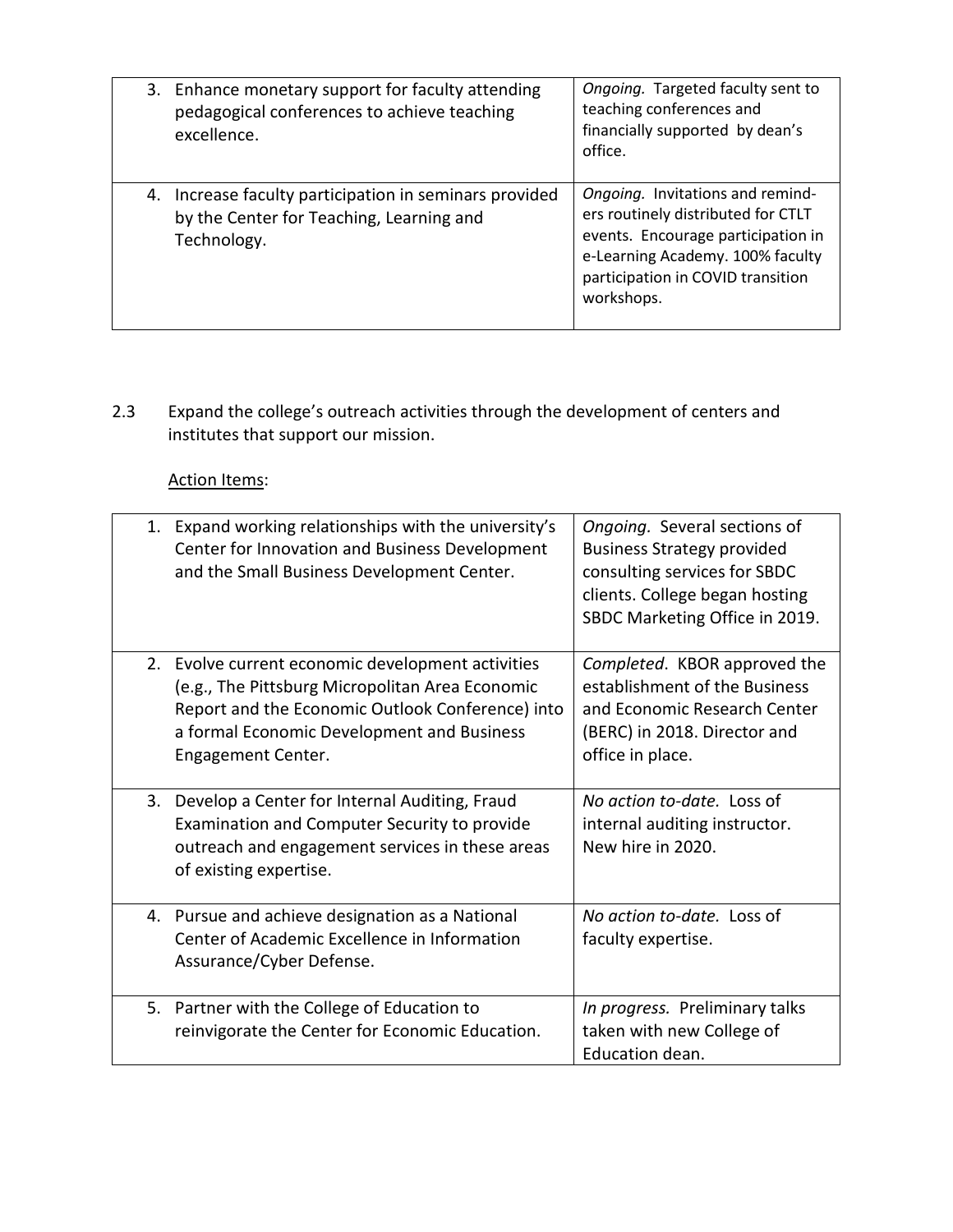2.4 Create incentives to support faculty outreach and engagement with the regional business community.

# Action Items:

|  | 1. Develop workload policies to provide course<br>release or extra duty compensation for significant<br>and on-going regional outreach and engagement. | No action to-date. Currently<br>handled on an ad hoc case-by-<br>case basis.                                                                |
|--|--------------------------------------------------------------------------------------------------------------------------------------------------------|---------------------------------------------------------------------------------------------------------------------------------------------|
|  | 2. Ensure that professional engagement activities are<br>a central component of the annual faculty<br>appraisal review process.                        | In progress. Faculty asked to set<br>an engagement goal during<br>annual review. May require<br>revision to union contract to<br>formalize. |

2.5 Create incentives to elevate the level and quality of faculty scholarship and engagement at the regional, national, and international levels.

### Action Items:

|    | 1. Establish lists of target journals, professional<br>associations, and conferences for each disciplinary<br>area that will enhance the recognition and<br>reputation of the college.                                                            | Planning Stage. Preliminary<br>discussions held by KLT.<br>Purchase of Cabell's Journalytics<br>and Predatory Reports in 2021.             |
|----|---------------------------------------------------------------------------------------------------------------------------------------------------------------------------------------------------------------------------------------------------|--------------------------------------------------------------------------------------------------------------------------------------------|
| 2. | Increase the number of faculty members holding<br>leadership roles with targeted journals,<br>professional associations, and academic<br>organizations.                                                                                           | On-going. No formal incentives<br>identified yet. Encouragement<br>and support always present by<br>KLT.                                   |
| 3. | Through the Youngman Scholars Program (see<br>1.3.3 above), develop and institute financial<br>incentives to publish in targeted journals and<br>present at targeted conferences.                                                                 | No action to-date. Preliminary<br>discussions held by KLT.                                                                                 |
| 4. | Tie the new departmental promotion and tenure<br>procedures (see 1.3.1 above), annual faculty<br>performance appraisal reviews, and AACSB faculty<br>qualification standards to the targeted lists of<br>journals, associations, and conferences. | No action to-date. Due to<br>reorganization, "departmental"<br>deleted from plan. Will be<br>replaced with "college" where<br>appropriate. |

### **Goal 3: Growth**

The Kelce College of Business will expand its resource base through strategic enrollment initiatives, development activities, and marketing campaigns.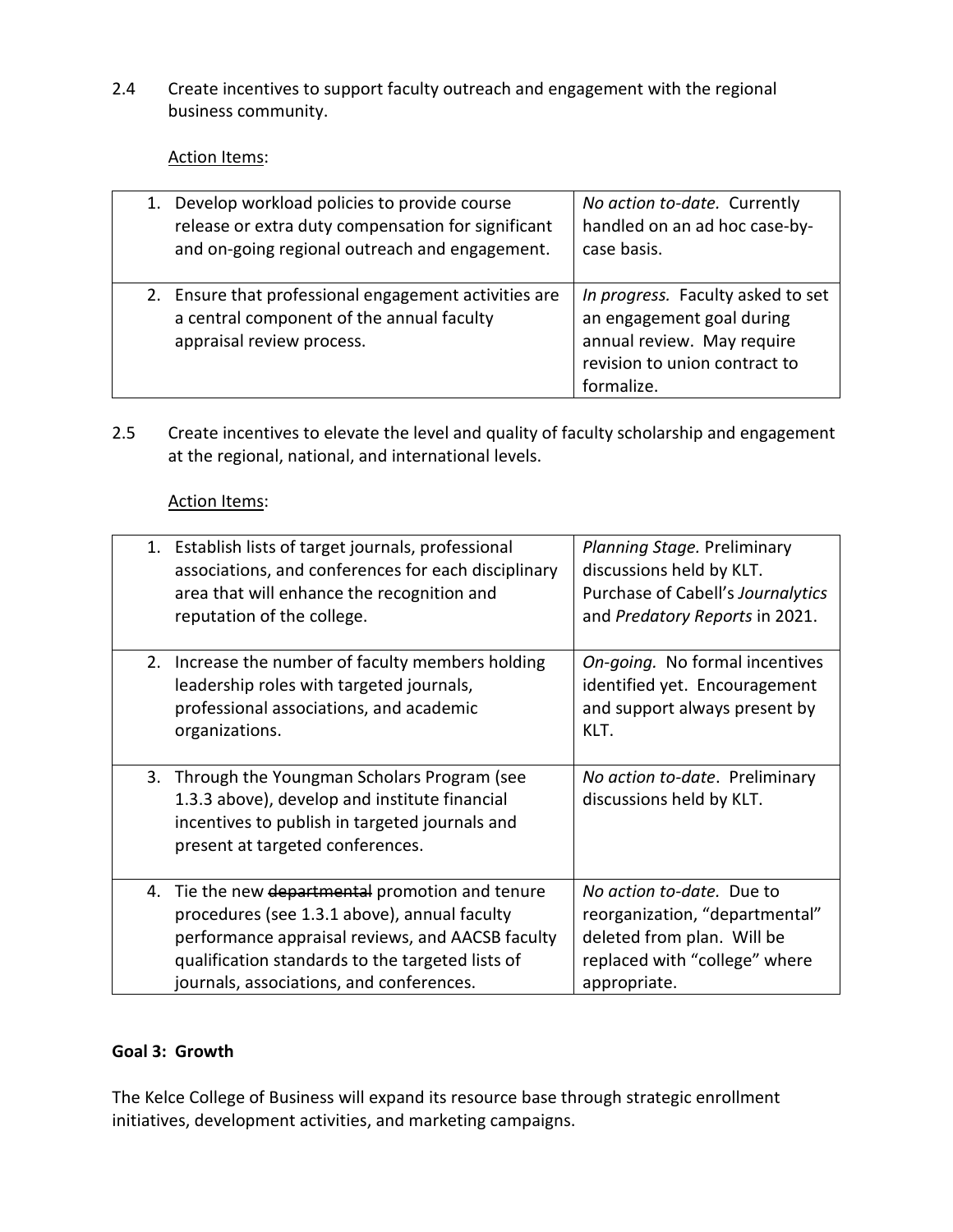# Objectives:

3.1 Determine the College's capacity to deliver programs within our current and future constraints.

# Action Items:

| 1. Analyze the historic and prospective availability of<br>staffing, budget, and physical resources relative to<br>the demand for college programs.              | Ongoing. Included as part of<br>decision-making for recent<br>budget reductions. Additional<br>work needed.                                            |
|------------------------------------------------------------------------------------------------------------------------------------------------------------------|--------------------------------------------------------------------------------------------------------------------------------------------------------|
| 2. Strategically manage course enrollment levels and<br>class sizes to maximize resource efficiency.                                                             | Ongoing. Responsibility after<br>reorganization assigned to<br><b>Associate Deans and Program</b><br>Coordinators.                                     |
| 3. Conduct a feasibility analysis of reorganizing<br>departments to capture economies of scale and<br>scope, and to better equalize administrative<br>oversight. | Completed. Administrative<br>reorganization completed and<br>approved by KBOR at end of<br>Spring 2018. New structure in<br>place beginning Fall 2018. |

3.2 Undertake market analyses to determine growth potential for existing and new programs.

| 1. Utilize surveys detailed in 2.1.1 above to identify<br>target areas for development and expansion of<br>curricular offerings. | Completed. Data informed<br>development of the Online<br>Professional MBA, MPAcc, and<br>the proposed BBA in Business<br>Studies. PMBA generating<br>significant new discretionary<br>income for the college. |
|----------------------------------------------------------------------------------------------------------------------------------|---------------------------------------------------------------------------------------------------------------------------------------------------------------------------------------------------------------|
| 2. Explore cooperative degree and certificate<br>programs with other units on campus.                                            | Ongoing. New MBA Human<br>Resources concentration in<br>partnership with College of<br>Technology is first example.<br>Talks in progress with nursing<br>and construction management.                         |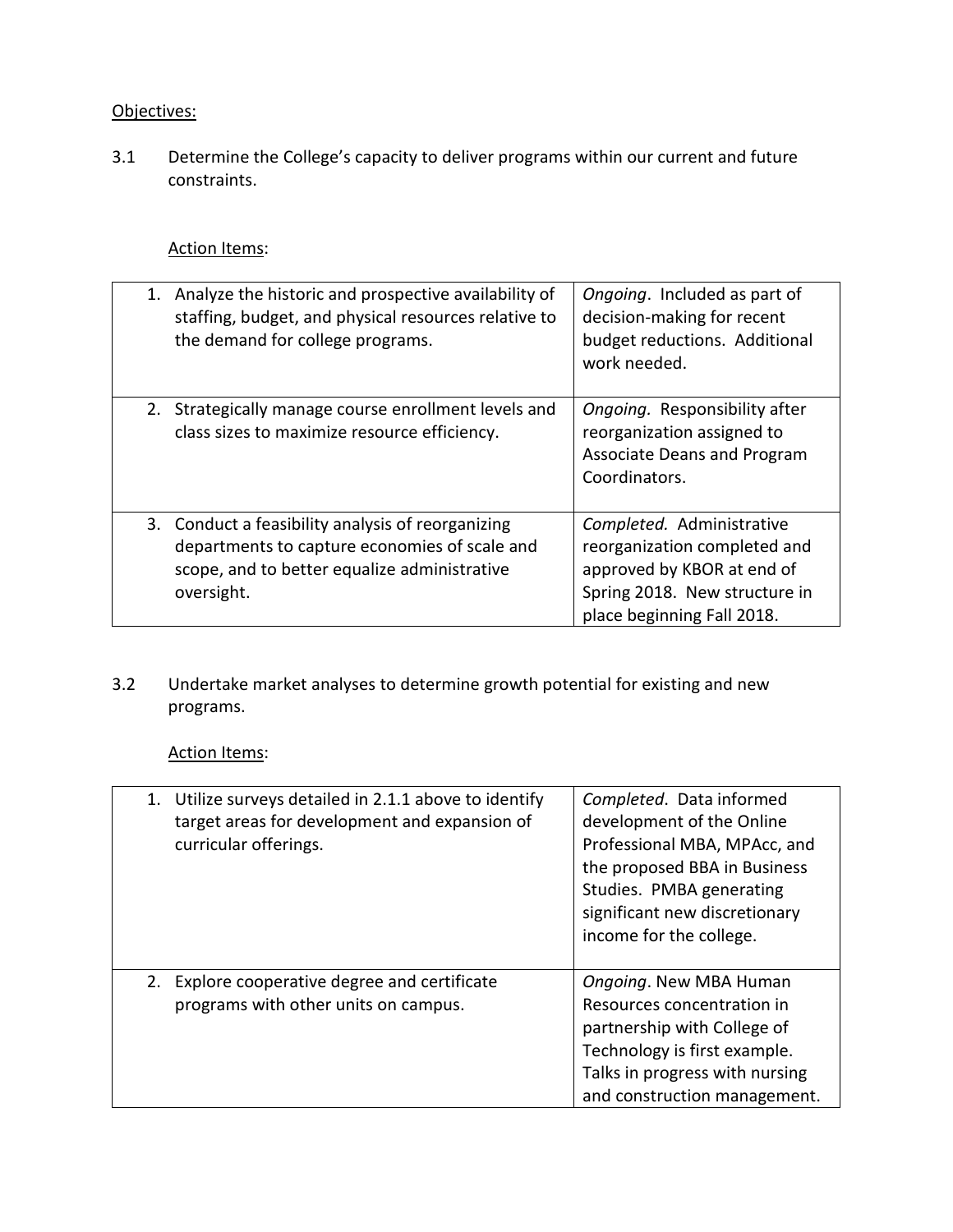3.3 Implement recruitment activities to optimize enrollments relative to capacity.

### Action Items:

|    | 1. Increase faculty participation in activities<br>undertaken by the Office of Admissions (high<br>school visits, college fairs, Pitt CARES, Rumble in<br>the Jungle, etc.) to recruit students to the college. | Ongoing. Coordination of<br>college recruitment and<br>retention programs delegated to<br>the new Director of Outreach<br>and Business Engagement.<br>Work needed to enhance<br>campus visit experiences. |
|----|-----------------------------------------------------------------------------------------------------------------------------------------------------------------------------------------------------------------|-----------------------------------------------------------------------------------------------------------------------------------------------------------------------------------------------------------|
| 2. | Institute an effective replacement for the<br>Opportunities in Business Day.                                                                                                                                    | Planning stage. Exploring how<br>PBL can work with local FBLA<br>high school chapters to host<br>events. Experimenting with a<br>Women in Business event for<br>local high school students.               |
|    | 3. Establish and maintain a Kelce College presence at<br>local college fairs and graduate school fairs.                                                                                                         | Ongoing. Representatives sent<br>to statewide fairs (e.g. FBLA) in<br>Kansas and Missouri. New<br>academic support coordinator<br>will assist.                                                            |
|    | 4. Explore the creation of a Kelce Ambassador<br>program to undertake recruitment activities.                                                                                                                   | In Progress. Discussions held<br>with Student Leadership Council<br>in Spring 2021.                                                                                                                       |

3.4 Undertake strategic fundraising activities to support planned growth and expansion of physical facilities and endowments.

| 1. Establish priorities and goals for the current capital<br>campaign.              | Completed. Kelce building<br>project is the university's and<br>the college's #1 priority.                       |
|-------------------------------------------------------------------------------------|------------------------------------------------------------------------------------------------------------------|
| 2. Maintain and enrich relationships with key alumni<br>and friends of the college. | Ongoing. Many trips to visit<br>alumni and presentations to<br>civic and community groups by<br>dean and others. |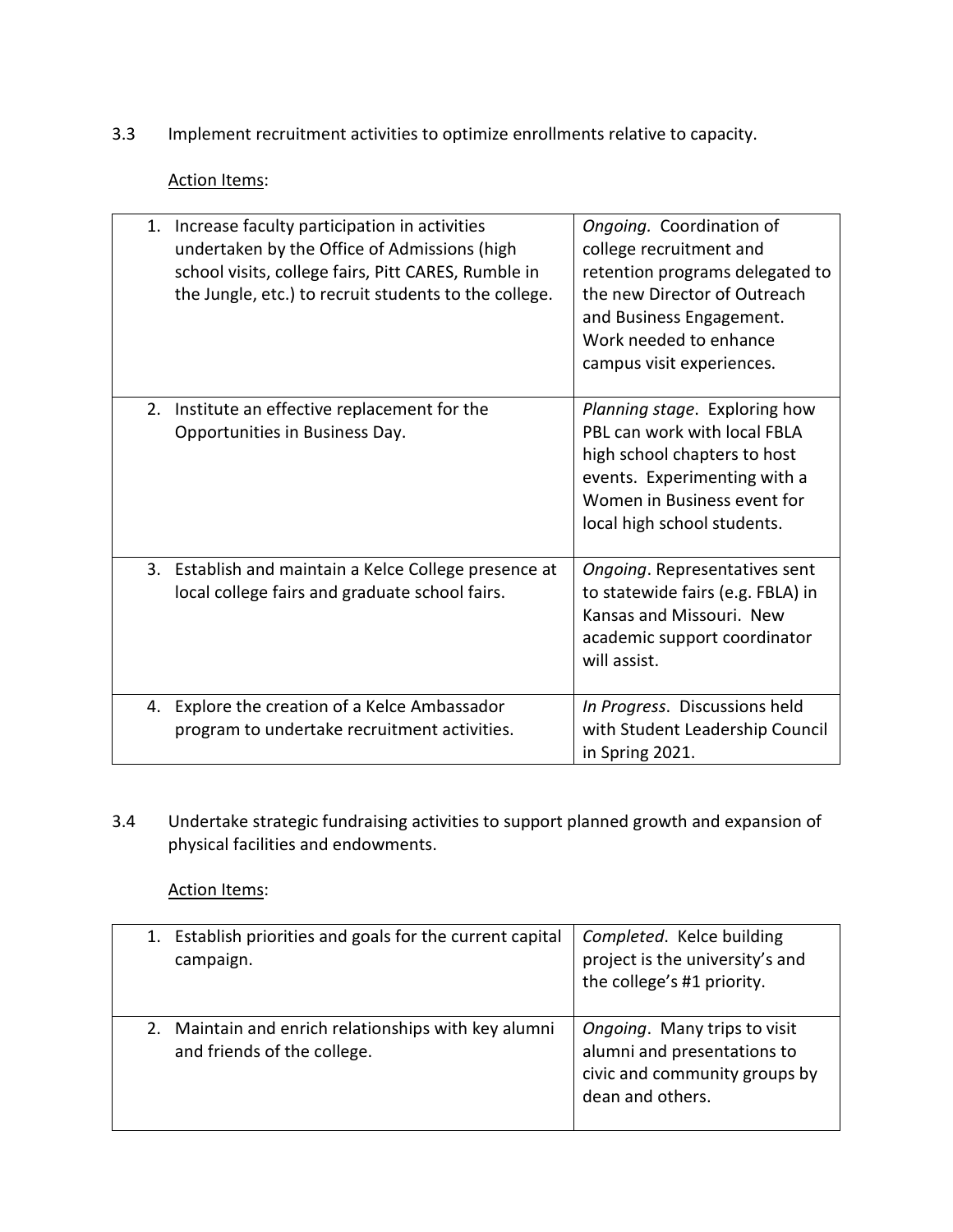| 3. Conduct a fundraising initiative with the college's<br>international alumni. | In progress. Preliminary<br>discussions with alumni and<br>advancement offices have been<br>undertaken. Hosted Gorilla<br>Gathering in Seoul South Korea,<br>Spring 2019. More work is<br>needed to determine strategy. |
|---------------------------------------------------------------------------------|-------------------------------------------------------------------------------------------------------------------------------------------------------------------------------------------------------------------------|
|---------------------------------------------------------------------------------|-------------------------------------------------------------------------------------------------------------------------------------------------------------------------------------------------------------------------|

3.5 Enhance marketing activities to promote and improve the image and professional reputation of the Kelce College brand.

|    | 1. Explore viability of hiring a part-time staff member<br>to oversee external relation initiatives.                       | Revised and completed. Reorg-<br>anization resulted in reallo-<br>cation of one position into the<br>Director of Outreach and<br>Business Engagement (DOBE).                 |
|----|----------------------------------------------------------------------------------------------------------------------------|------------------------------------------------------------------------------------------------------------------------------------------------------------------------------|
| 2. | Reinstitute the "Kelce Connections" semi-annual<br>newsletter to alumni and friends.                                       | Ongoing. First issue published in<br>2016 and continuing to-date.                                                                                                            |
| 3. | Further develop and expand the college's social<br>media presence.                                                         | Ongoing. Responsibility of new<br>DOBE. Work delegated to GA<br>and coordinating with University<br>Marketing and Communications.                                            |
| 4. | Increase faculty participation in providing college<br>stories to University Relations for inclusion in<br>media releases. | Ongoing. KLT routinely sends<br>story ideas to University Market-<br>ing and Communications.                                                                                 |
| 5. | Increase college faculty participation in, and<br>contribution to, major university initiatives and<br>committees.         | Ongoing. KLT working with<br>faculty senate and president's<br>office to ensure proper repre-<br>sentation for college after<br>reorganization. More work<br>needed.         |
|    | 6. Diversify college career fairs to include employers<br>seeking recruits from a broader array of business<br>majors.     | In progress. College's "Meet the<br>Firms" event now open to<br><b>Finance and Business Economic</b><br>majors. COVID challenges<br>constrain further expansion of<br>fairs. |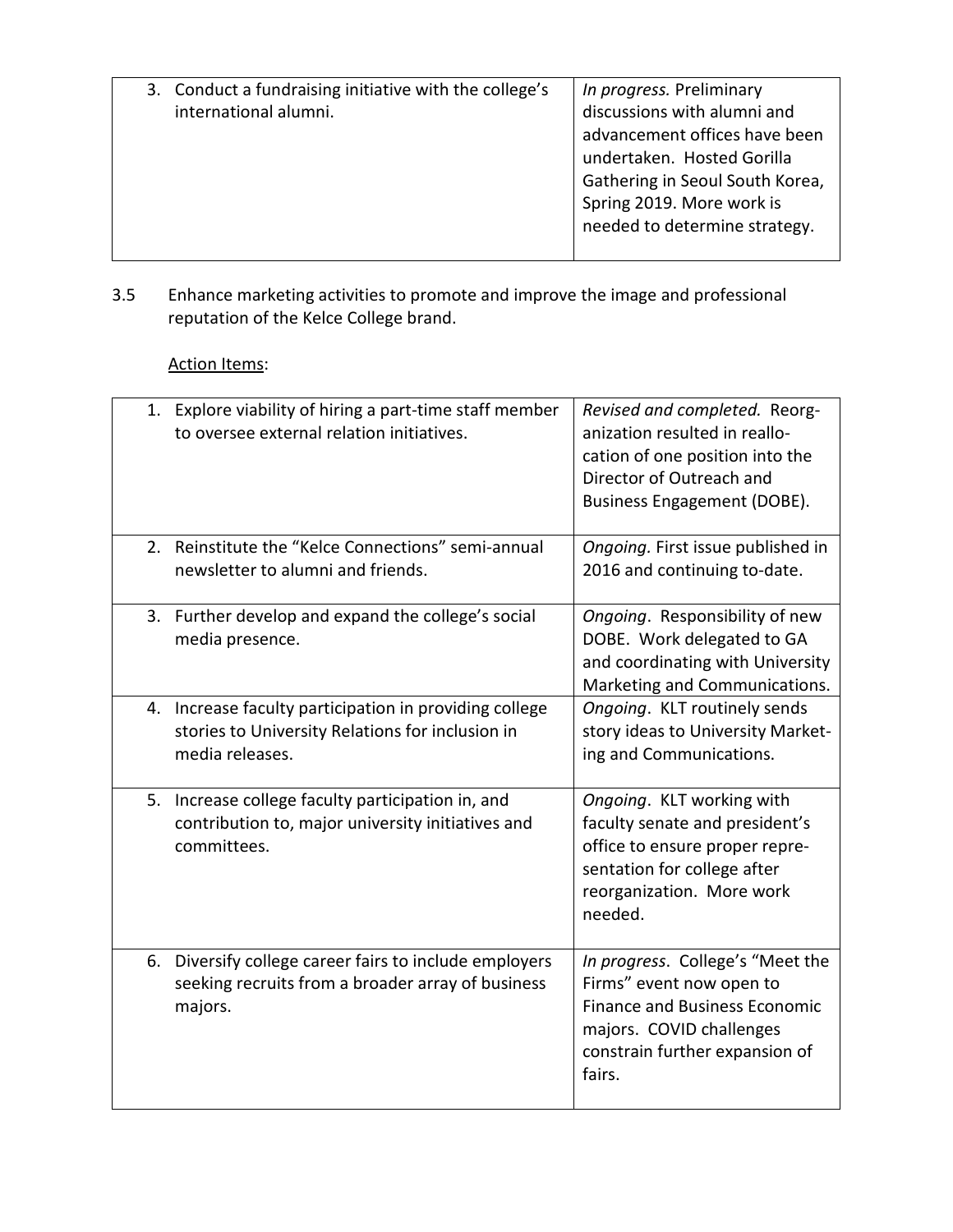|    | 7. Maintain and expand outreach efforts to current<br>students (e.g., fall and spring hotdog picnics) to<br>cultivate a stronger affinity and allegiance to the<br>Kelce College. | Ongoing. Examples - Fall and<br>Spring picnics have become a<br>college tradition with large turn-<br>outs. Receptions for employers<br>during Career Expo initiated.<br>Recreational bowling mixers for<br>MBAs and faculty held.                                                                                                                                                                           |
|----|-----------------------------------------------------------------------------------------------------------------------------------------------------------------------------------|--------------------------------------------------------------------------------------------------------------------------------------------------------------------------------------------------------------------------------------------------------------------------------------------------------------------------------------------------------------------------------------------------------------|
| 8. | Increase participation of Kelce student teams in<br>regional and national competitions and<br>conferences.                                                                        | Ongoing. The number of teams<br>has increased annually – some<br>with great success. Teams have<br>participated in the Enactus<br>Nationals, CFA Research<br>Institute Challenge, KC Federal<br>Reserve Bank Code-a-thon, Phi<br>Beta Lambda State and National<br>Competitions, Kansas State<br>Entrepreneurship Challenge,<br>Campus CEO Pitch Competition,<br>and the Shocker New Venture<br>Competition. |